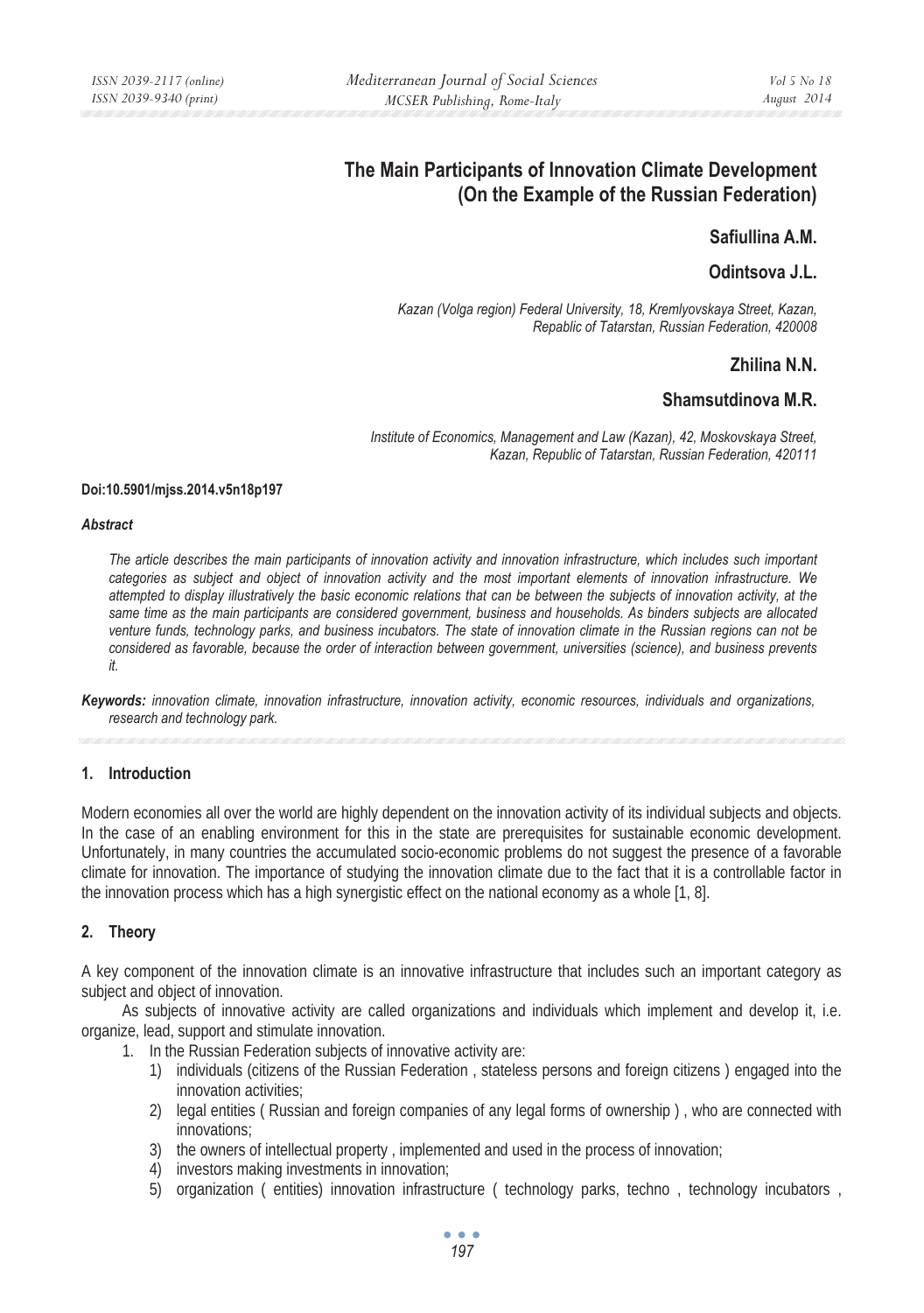| ISSN 2039-2117 (online) | Mediterranean Journal of Social Sciences | <i>Vol</i> 5 No 18 |
|-------------------------|------------------------------------------|--------------------|
| ISSN 2039-9340 (print)  | MCSER Publishing, Rome-Italy             | August 2014        |

business incubators , venture capital funds , innovation funds and other organizations recognized by the subjects of innovation infrastructure;

6) public authorities and local governments involved in the coordination and management of innovation.

Individuals and legal entities are subjects of innovative activity for the duration of the activity.

Subjects of innovation can serve as customers, performers or investors of innovative projects and programmes or projects and programmes to support innovation [2].

Subjects of innovative activity for its implementation require different resources. For the purpose of summarizing the characteristics of the resources that the organization, industry, region, government can attract in the implementation of innovation, the concept of innovation capacity is used. Thus, the innovation potential is a combination of different types of resource, including material, financial, intellectual, scientific, technological and otherwise, used for realization of innovative activity [3, 6].

For the innovation activity implementation one need the innovative infrastructure which means the aggregate of subjects of innovative activity working in specific areas, including services for the creation and implementation of innovative products and services. By innovation infrastructure centres we understand technology transfer, innovation and technology centers, industrial parks, business incubators, training centers for innovation, venture capital funds , etc. (Fig. 1)



**Fig.1.** Elements of innovation infrastructure

The persons providing the conditions for innovation primarily should include public authorities, which set the overall direction of innovation, affirm innovative projects and programmes, develop the basic principles of the development of innovation in the field of science and scientific services, claim forms of public accountability, establish and record the organizations implementing innovative projects, etc. [4, 5].

#### **3. Results**

In accordance with the resolution of the Russian Government dated February 3, 1994 number 65 (as amended on the  $12<sup>th</sup>$  of December 1995 and on 6<sup>th</sup> of March 1996.) Was established a fund to promote the development of small enterprises in scientific and technical sphere. Fund is established for the purpose of small business development in science and technology, the creation of small high-tech firms, business incubators, innovation, engineering centers, as well as to encourage competition in science and technology by providing financial support for a highly knowledgeintensive projects developed by small businesses [11].

The main objectives of the Fund are, in particular:

- To promote public policies of market relations formation in science and technology spheres by supporting the creation and development of small innovative business infrastructure;
- Participation in the development, examination, competitive selection and implementation of federal, regional programmes and projects with a demonopolization of the process of creation and development of new technologies;
- Support of the development and implementation of new technologies and "know-how" with the use of patents and licenses.

The objectives of the Innovation Council creation are the coordination of activities of main directions, the most effective development of innovative activity of the higher school in science and science education. The Council serves as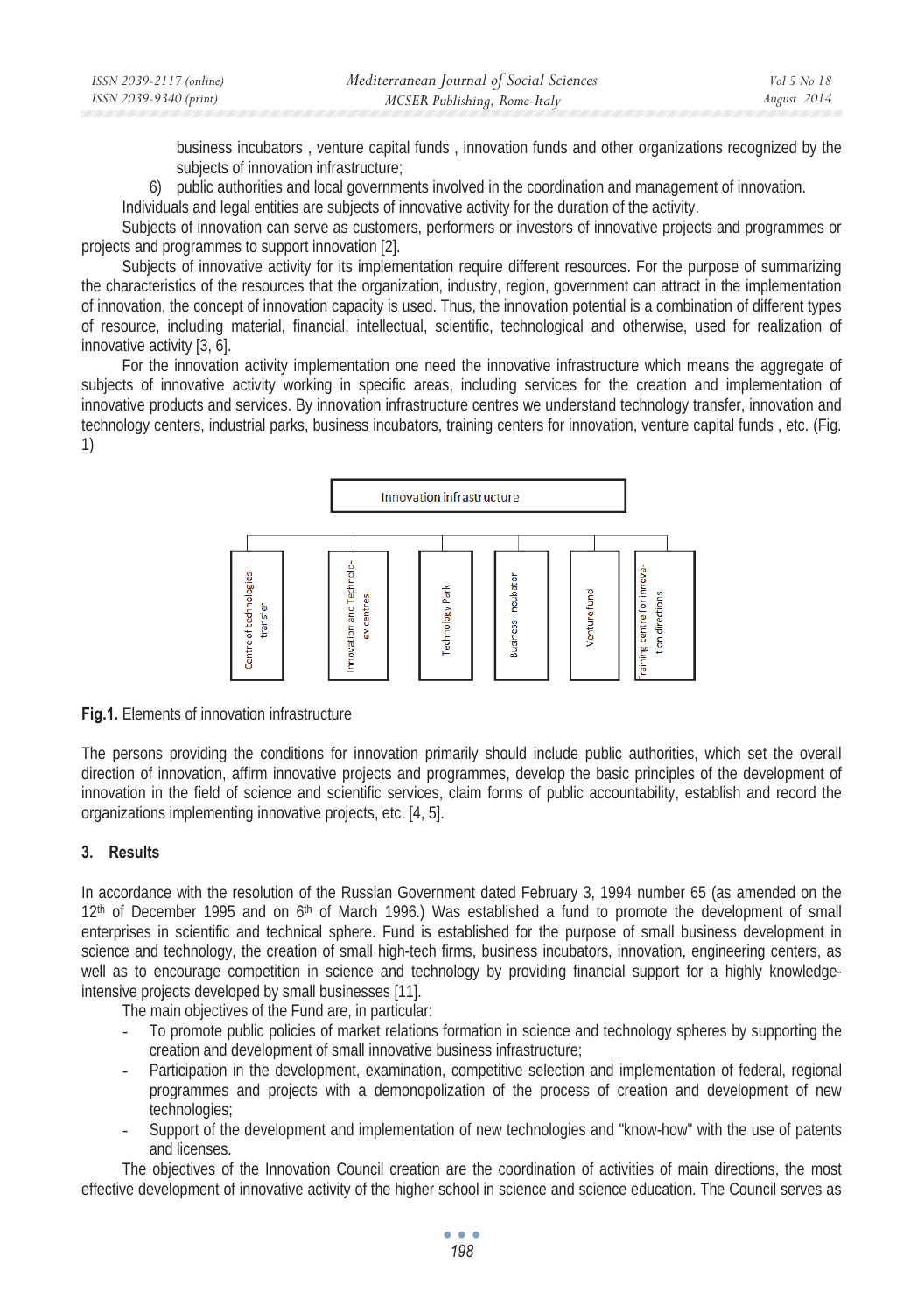| ISSN 2039-2117 (online) | Mediterranean Journal of Social Sciences | Vol 5 No 18 |
|-------------------------|------------------------------------------|-------------|
| ISSN 2039-9340 (print)  | MCSER Publishing, Rome-Italy             | August 2014 |

an advisory body and its main task is to develop recommendations for the creation and implementation of innovative policy of Russian high school in the field of science and scientific services.

Possible forms of organizational structures that ensure effective interaction between science and industry are technopolises, technological and scientific parks, and scientific «incubators». These formations, the idea of creating which has been borrowed from the practice of industrialized countries, are designed to harmonize the relationship between academia, government and industrial centers.

The most powerful in its capabilities, requiring the mobilization of substantial material and financial resources, are technopolises. They represent the entire regional jurisdictions, which may include several industrial parks and incubator parks. In Russia, on the technopolis type was created, for example, Zelenograd.

Scientific and technological parks are structures of a smaller scale compared to technopolises. They usually are based on one or more universities, involving individual companies. An example is the industrial park "Novosibirsk", which was established by order of the President of the Russian Federation dated June 10, 1996 № 307. The creation of this technopark intended to advance development and acquisition of new competitive high technology, enhancing their impact on changes in the economic structure of the Novosibirsk region. The founders of the park "Novosibirsk" were GKI RF State Committee of Higher Education, the State Committee of the Russian Federation of the support and development of small business and the administration of the Novosibirsk region.

Scientific "incubators" or incubator type parks largely aimed in strengthening innovation and entrepreneurship. These multi-functional complexes with an extensive list of innovative and educational services firms clients, which, depending on its technological profile, buy these services, renting at the same time the incubator space. Upon lease expiration, the customer leaves the company incubator and begins an independent activity.

Their places among the subjects of innovative activity occupy the so-called small businesses that have opportunities on the commercialization of the results of scientific and technological activities. This is due, in particular, narrow subject specialization small organizational forms and their willingness to take a big risk.

Development Company involved into the innovation process by promoting the market promising inventions developed by individual inventors, as well as the production of small batches of individual products, which embodied the protected industrial property.

Venture (risk) company created for the purpose of bringing to the industrial implementation of the most "risky" innovations. They can be created as a temporary structure for solving a specific problem in practice or testing of promising technical ideas.

To the subjects taking part in the partial implementation of the innovation can be classified subjects of scientific and (or) and technical activities as defined in the Federal Law "About Science and State Science and Technology Policy." They can be scientists, experts of the scientific organization, workers of the scientific services, associations of scientists, scientific organizations, Academy of Sciences of the Russian Federation.

Academies of Sciences of the Russian Federation are public institutions created by federal authorities and financed by the federal budget. They include: the Russian Academy of Sciences, Russian Academy of Agricultural Sciences, Russian Academy of Medical Sciences, Russian Academy of Architecture and Building Sciences, Russian Academy of Arts.

Objects of innovation activity are:

- 1) the results of intellectual activity, containing technical and other useful information;
- 2) objects of exclusive rights associated with the creation of innovative products;
- 3) innovation and investment projects, programmes, services and activities related to the creation, development and distribution of innovative products;
- 4) innovative products;
- 5) financial assets, securities innovative organizations.

The above-mentioned features of innovation activity, characterize it in economic terms, as a process, a series of stages having content that passes scientific or technical idea of bypassing the "intellectual" and "material" stage of the innovation cycle. Obviously, the forms in which the innovative idea is transformed within each of the stages of the innovation cycle can be identified by fixing the final product on the "output" of the stage or another.

If we assume the object of activity the object on which the action of subject directed and the result of this activity in the form of the product, relating to its innovation the object will be manifested in the form of complex and collective notions of "intellectual product" and "ready goods". Further analysis of the objects of innovation we build just such an approach to the object definition.

Intellectual product as a result of innovation can be seen in a broad sense as a product of cultural production, designed to meet the social needs. In the academic literature there is substantial characteristic of the intellectual product.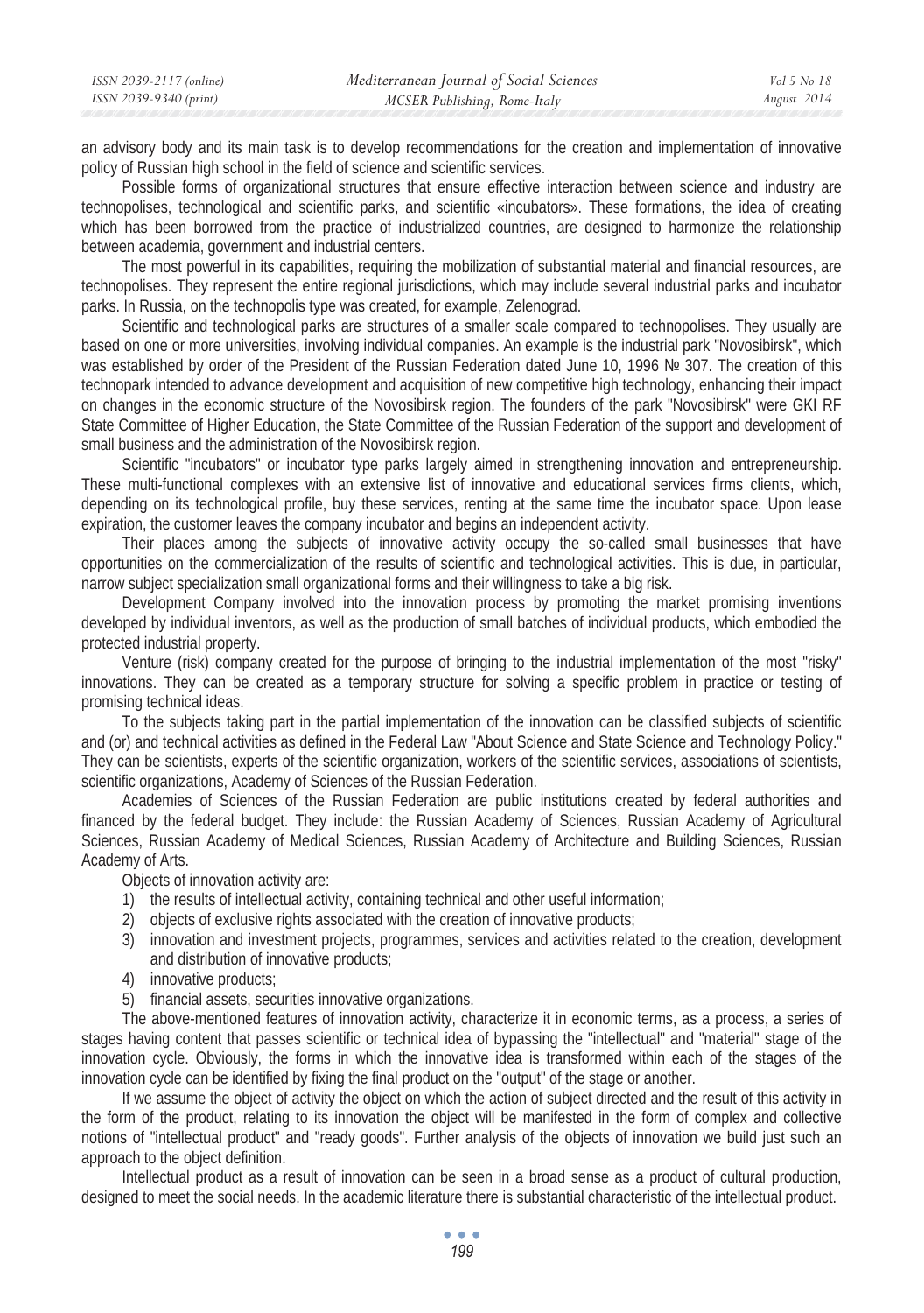Its elements are called:

- Scientific and technical products, i.e. discoveries, hypotheses, theories, concepts, models (product of Fundamental Research), inventions, research and development activities, projects, prototypes of new technology, new products;
- Product information software, radio and television programmes, etc.
- Cultural products.

It seems that such a gradation is devoid of any criterion that can serve as a basis for the classification of certain products of intellectual production.

As one of the possible classifications, eliminating this deficiency may be the following system of distribution of the objects included in the concept of 'intellectual product'.

All potentially possible results of intellectual activities are divided into two groups of objects that differ from each other by whether they have legal protection or not.



**Fig.2.** The main connections between the economic activity participants.

Innovative activity, considered as a process is not completed creating intellectual product, which, in essence, is the subject of an ideal. On developmental stages and technological developments that ideal object must be embodied in tangible media. Embodiment can be implemented by designing a new product or a sample of a new material, and the design documentation on them, or by developing new manufacturing techniques are known products or materials. However, data on the stages of the innovation cycle, it is possible the creation of objects whose appearance is more typical in the stages of basic and applied research - inventions, utility models, industrial designs, copyright works, etc [3, 11].

State - is a catalyst for innovation through targeted funding, allocation of critical technologies sector, it should guarantee to a private investor, to any no budget funding that legal rights will be stable and enduring. Formed by state innovation system consists of a set of economic subjects, as well as government and public institutions, which are in the process of fulfilling their institutional functions create conditions for promoting innovation and aim to ensure implementation of the federal and regional innovation strategies at the micro and macro levels, which ultimately contributes to the establishment and development of innovation climate.

There was an attempt to display illustratively the basic economic relations arising between the subjects of innovation, at the same time as the main participants are proposed government, business and households. Also as binders subjects are allocated venture funds, technology parks, business incubators [7, 9, 10].

### **4. Conclusions**

Thus, the state of innovation climate in the Russian regions can not be considered as favorable, which prevents the change of interaction order between government, universities (science), and business. The state is the main subject, creating a favorable innovation climate. It defines the strategic and operational direction of economic development, the main tasks and methods of their solutions, promotes the development of science, including the application and the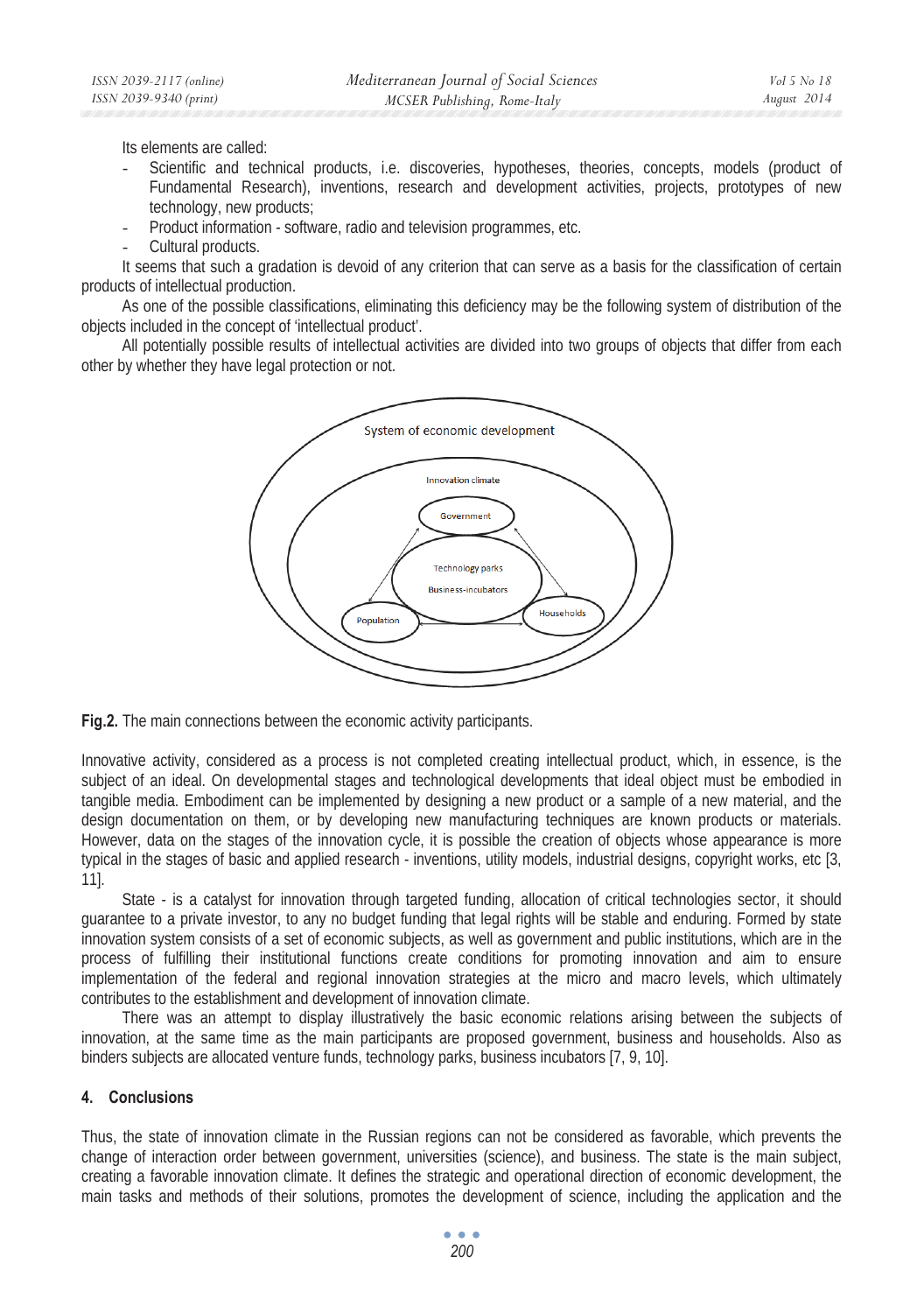preparation of scientific and engineering personnel, through the implementation of public procurement provides an initial demand for many innovations that later are widely used in the economy country etc.

#### **References**

- Hadiullina, G.N., Nugumanova, L.F., Bagautdinova, N.G., Averiyanov, B.A. Transformation of the households functions in the modern Russian economy // World Applied Sciences Journal, 27(13), 2013, 111-115.
- Carlsson, B. Internationalization of Innovation Systems: A Survey of the Literature. Research Policy.35(1),2006.pp.56-67
- Etzkowitz, H.(2006). "The new visible hand: An assisted linear model of science and innovation policy", Science and Public Policy,Vol.33,No.5,June,pp,310-320(11)
- Shaidullin R.N., Ulesov D.V., Shigabieva A.M. and Safiullin L.N. Innovative Infrastructure in Post-Industrial Society// World Applied Sciences Journal, 27(13), 2013, pp. 180-183.
- Bagautdinova, N.G., Novenkova, A.Z., Sarkin, A.V. Quality management system formulation and implementation as a factor of enhancement of the university role in the local development // World Applied Sciences Journal, 27(13), 2013, 38-42.
- Leydesdorff, L. (2006).The Knowledge-Based Economy: Modeled, Measured, Simulated. Boca Raton, FL: Universal Publishers.
- Ulesov D.V., Shigabieva A.M., Maratkanova E.M. and Shaidullin R.N. Information Infrastructure of Small Business Development// World Applied Sciences Journal, 27(13), 2013, pp. 193-196.
- Whitley, R.D. (2001).National Innovation Systems. In N. J. Smelser & P.B. Baltes (Eds.), International Encyclopedia of the Social and Behavioral Sciences (pp.10303-10309).Oxford, UK: Elsevier.
- Gainova R.A., Shaidullin R.N., Safiullin L.N. and Maratkanova E.M. Infrastructural Component in Maintenance of Competitiveness of Region// World Applied Sciences Journal, 27(13), 2013, pp. 97-101.
- Panasyuk, M.V., Safiullin, L.N., Pryadko, I.A., Anopchenko, T.Y. Classification of large and socially important enterprises of the region by the levels of their economic solvency // World Applied Sciences Journal, 27(13), 2013, 140-144.
- Safiullin, M.R., Elshin, L.A., Prygunova, M.I., Galyavov, A.A. (2013). Complex Analysis of Prospects of the Volga Federal District Regions Development: Methodology and Practice. World Applied Sciences Journal 27, 4, 508-511.